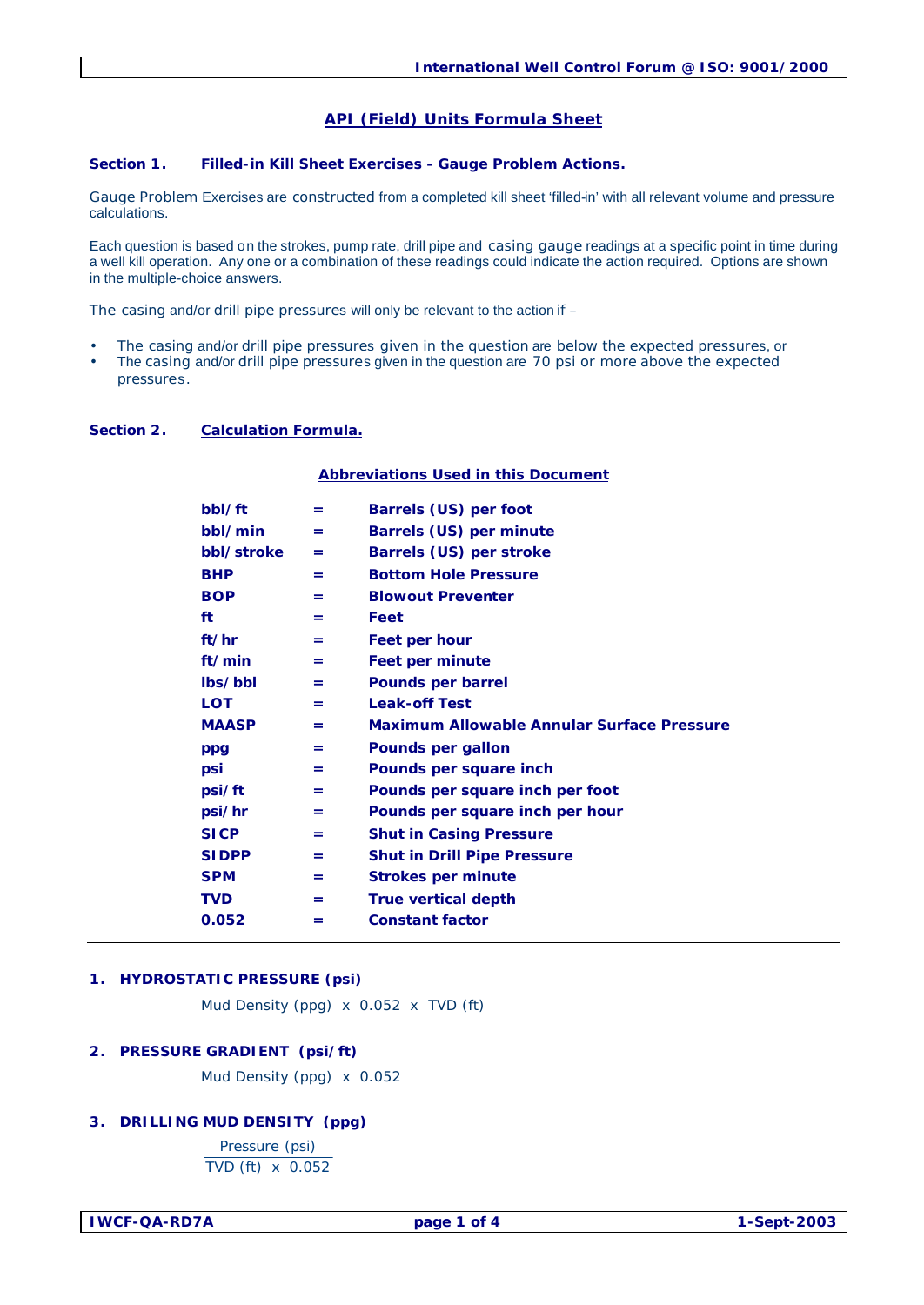#### **4. FORMATION PORE PRESSURE (psi)**

Hydrostatic Pressure in Drill String (psi) + SIDPP (psi)

#### **5. PUMP OUTPUT (bbl/min)**

Pump Displacement (bbl/stroke) x Pump Rate (SPM)

### **6. ANNULAR VELOCITY (ft/min)**

Pump Output (bbl/min) Annular Capacity (bbl/ft)

#### **7. EQUIVALENT CIRCULATING DENSITY (ppg)**

Annular Pressure Loss (psi)  $+$  Mud Density (ppg)

### **8. MUD DENSITY WITH TRIP MARGIN INCLUDED (ppg)**

Safety Margin (psi) TVD (ft) x 0.052 + Mud Density (ppg)

### **9. NEW PUMP PRESSURE WITH NEW PUMP RATE (psi) approximate**

Old Pump Pressure (psi) x  $\left(\frac{\text{New Pump Rate (SPM)}}{\text{Old Pump Rate (SPM)}}\right)^2$ 

#### **10. NEW PUMP PRESSURE WITH NEW MUD DENSITY (psi) approximate**

Old Pump Pressure (psi) x New Mud Density (ppg)<br>Old Mud Density (ppg)

## **11. MAXIMUM ALLOWABLE MUD DENSITY (ppg)**

Surface LOT Pressure (psi) + LOT Mud Density (ppg) Shoe TVD (ft) x 0.052

#### **12. MAASP (psi)**

[Maximum Allowable Mud Density (ppg) – Current Mud Density (ppg)] x 0.052 x Shoe TVD (ft)

## **13. KILL MUD DENSITY (ppg)**

 $SIDPP (psi)$  + Original Mud Density (ppg) TVD (ft) x 0.052

## **14. INITIAL CIRCULATING PRESSURE (psi)**

Kill Rate Circulating Pressure (psi) + SIDPP (psi)

#### **15. FINAL CIRCULATING PRESSURE (psi)**

Kill Rate Circulating Pressure (psi)  $x \frac{$  Kill Mud Density (ppg) Kill Rate Circulating Pressure (psi)  $\frac{1}{x}$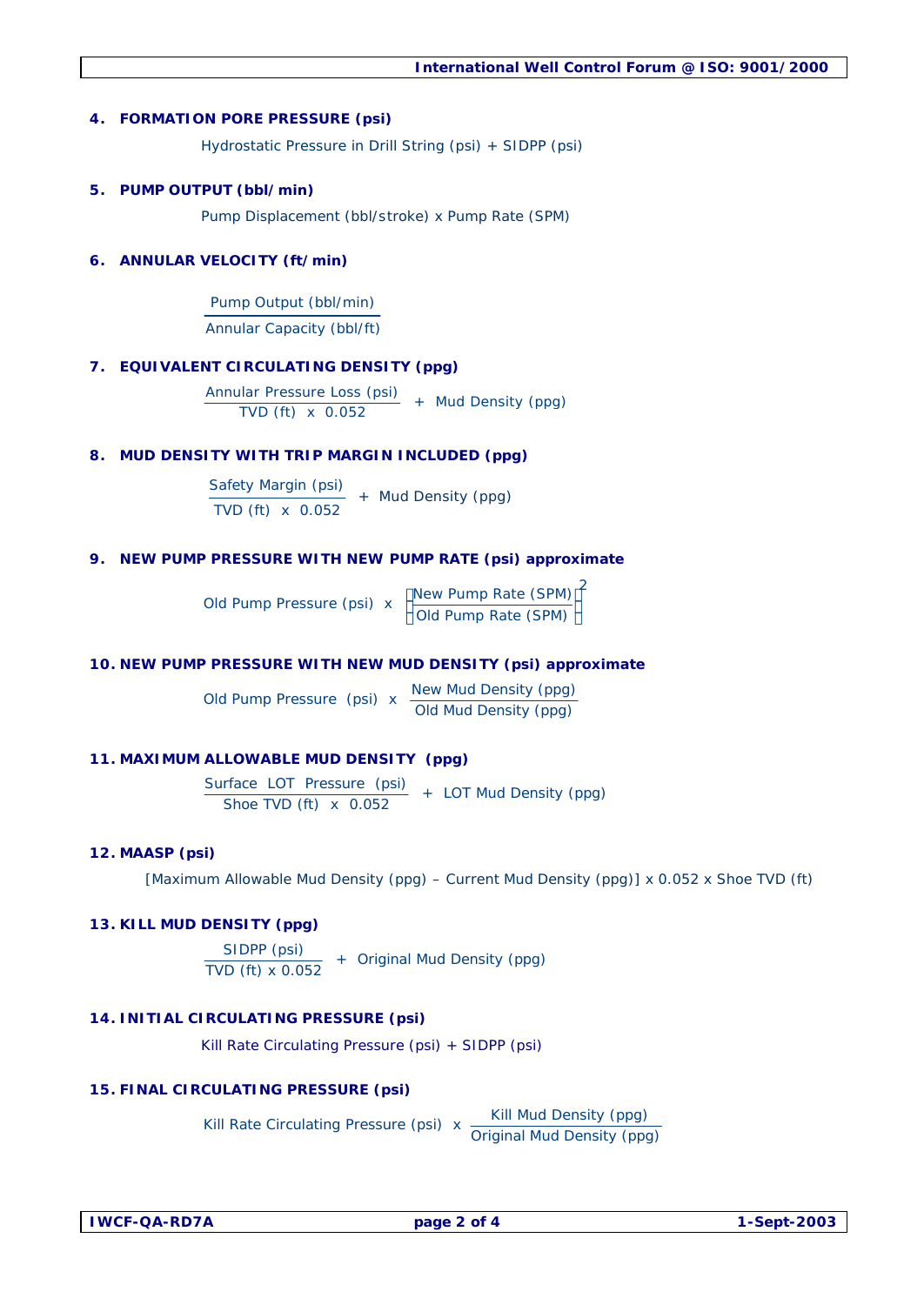### **16. SHUT IN CASING PRESSURE (psi)**

{[Drilling Mud Density (ppg) - Influx Density (ppg)] x 0.052 x Influx Vertical Height (ft)} + SIDPP (psi)

### **17. BARYTE REQUIRED TO INCREASE DRILLING MUD DENSITY (lb/bbl)**

[Kill Mud Density (ppg) - Original Drilling Mud Density (ppg)] x 1500 35.8 - Kill Mud Density (ppg)

### **18. PERCOLATION RATE (ft/hr)**

Increase in Surface Pressure (psi/hr) Drilling Mud Density (ppg) x 0.052

### **19. GAS LAWS**

$$
P_1 \times V_1 = P_2 \times V_2
$$
  $P_2 = \frac{P_1 \times V_1}{V_2}$   $V_2 = \frac{P_1 \times V_1}{P_2}$ 

### **20. PRESSURE DROP PER FOOT TRIPPING DRY PIPE (psi/ft)**

Drilling Mud Density (ppg) x 0.052 x Metal Displacement (bbl/ft) Riser/Casing Capacity (bbl/ft) - Metal Displacement (bbl/ft)

### **21. PRESSURE DROP PER FOOT TRIPPING WET PIPE (psi/ft)**

Drilling Mud Density (ppg) x 0.052 x Closed End Displacement (bbl/ft) Riser/Casing Capacity (bbl/ft) - Closed End Displacement (bbl/ft)

#### **22. LEVEL DROP PULLING REMAINING COLLARS OUT OF HOLE DRY (feet)**

Length of Collars (ft) x Metal Displacement (bbl/ft) Riser/Casing Capacity (bbl/ft)

## **23. LENGTH OF TUBULARS TO PULL DRY BEFORE OVERBALANCE IS LOST (ft)**

Overbalance (psi) x [Riser/Casing Capacity (bbl/ft) - Metal Displacement (bbl/ft)] Mud Gradient x Metal Displacement (bbl/ft)

# **24. VOLUME TO BLEED OFF TO RESTORE BHP TO FORMATION PRESSURE (bbl)**

Increase in Surface Pressure (psi) x Influx Volume (bbl) Formation Pressure (psi) - Increase in Surface Pressure (psi)

## **25. SLUG VOLUME (bbl) FOR A GIVEN LENGTH OF DRY PIPE**

Length of Dry Pipe (ft) x Pipe Capacity (bbl/ft) x Drilling Mud Density (ppg) Slug Density (ppg) - Drilling Mud Density (ppg)

## **26. PIT GAIN DUE TO SLUG U-TUBING (bbl)**

Slug Volume (bbl)  $x \left( \frac{\text{Slug Density (ppg)}}{\text{Drilling Mud Density (ppg)}} - 1 \right)$